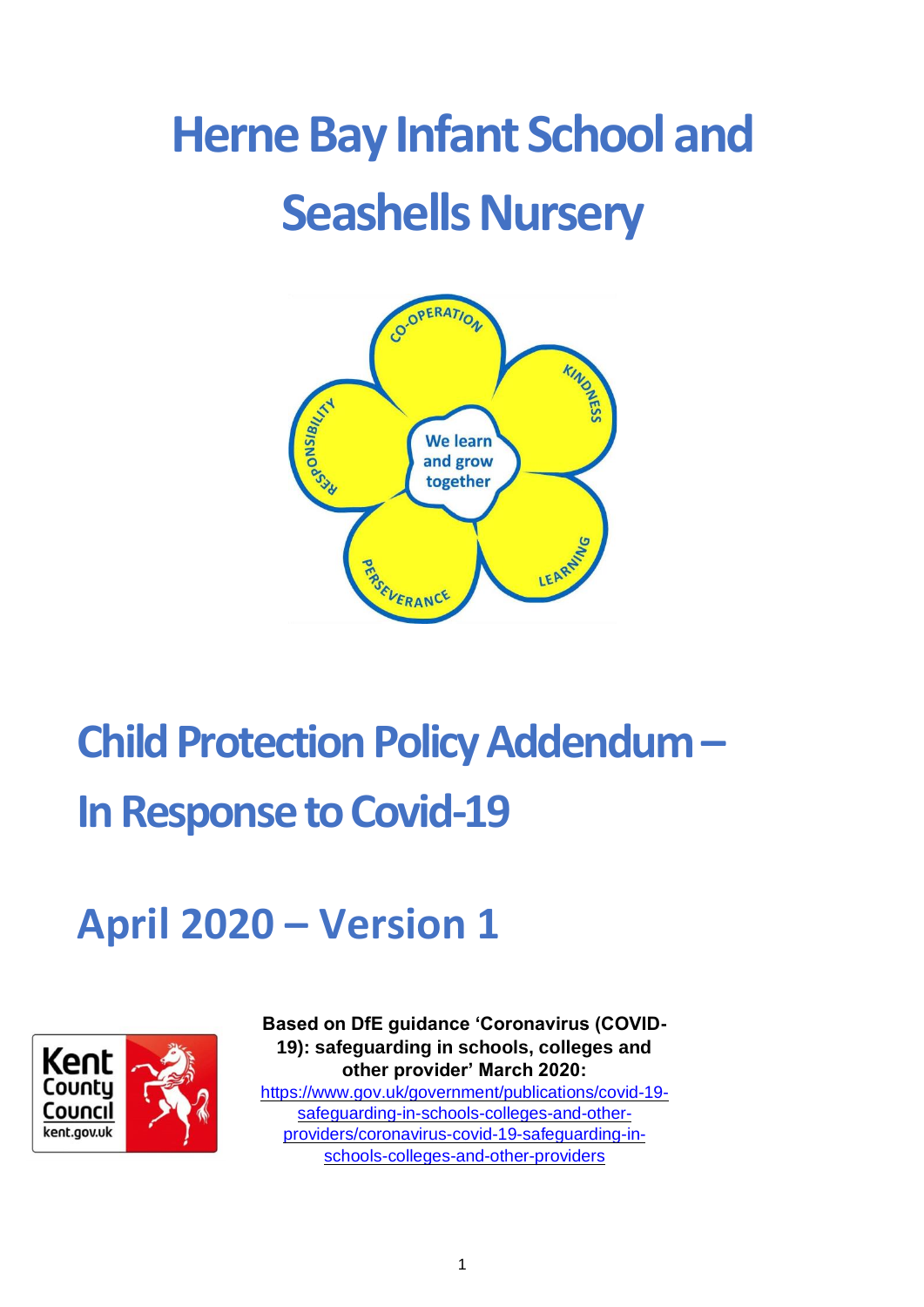### **Herne Bay Infant School and Seashells Nursery Child Protection Policy Addendum in response to Covid-19**

Policy Author: Helen Day Acting Head Teacher

Date written/Updated: 02 APRIL 2020

Date shared with staff: 08 APRIL 2020

*This addendum will be reviewed following any updates to national and local guidance and procedures and reshared as required.* 

#### **1. Context**

- On 20th March 2020 parents were asked to keep their children at home, wherever possible, as part of the response to coronavirus (COVID-19). Schools and childcare providers were asked to provide care for a limited number of children - children who are vulnerable, and children whose parents are critical to the COVID-19 response and cannot be safely cared for at home.
- The way Herne Bay Infant School and Seashells Nursery is currently operating in response to coronavirus is fundamentally different, however, our safeguarding principles in accordance with 'Keeping Children Safe in Education' (KCSIE) 2019, remain the same:
	- o *the best interests of children will always come first*
	- o if anyone has a *safeguarding concern* about any child they should *continue to act and act immediately*
	- o *a DSL or deputy DSL is always available*
	- o unsuitable people are not allowed to enter the children's workforce and/or gain access to children
	- o *children should continue to be protected when they are online*
- This addendum of Herne Bay Infant School and Seashells Nursery Child Protection policy contains details of any amendments to our existing safeguarding arrangements.

#### **2. Key School Contacts**

|                         | <b>Name</b>             | Email                 | <b>Phone Number</b> |
|-------------------------|-------------------------|-----------------------|---------------------|
|                         |                         |                       |                     |
| Designated Safeguarding | Helen Day - Acting Head | helen.day@herne-      | 07955 375561        |
| Lead (DSL)              | teacher                 | bay.kent.sch.uk       |                     |
|                         |                         |                       |                     |
| Deputy Designated       | Linzi Bradbury - Acting | Linzi.bradbury@herne- | 07805 063898        |
| Safeguarding Leads      | Assistant Head teacher  | bay.kent.sch.uk       |                     |
|                         |                         |                       |                     |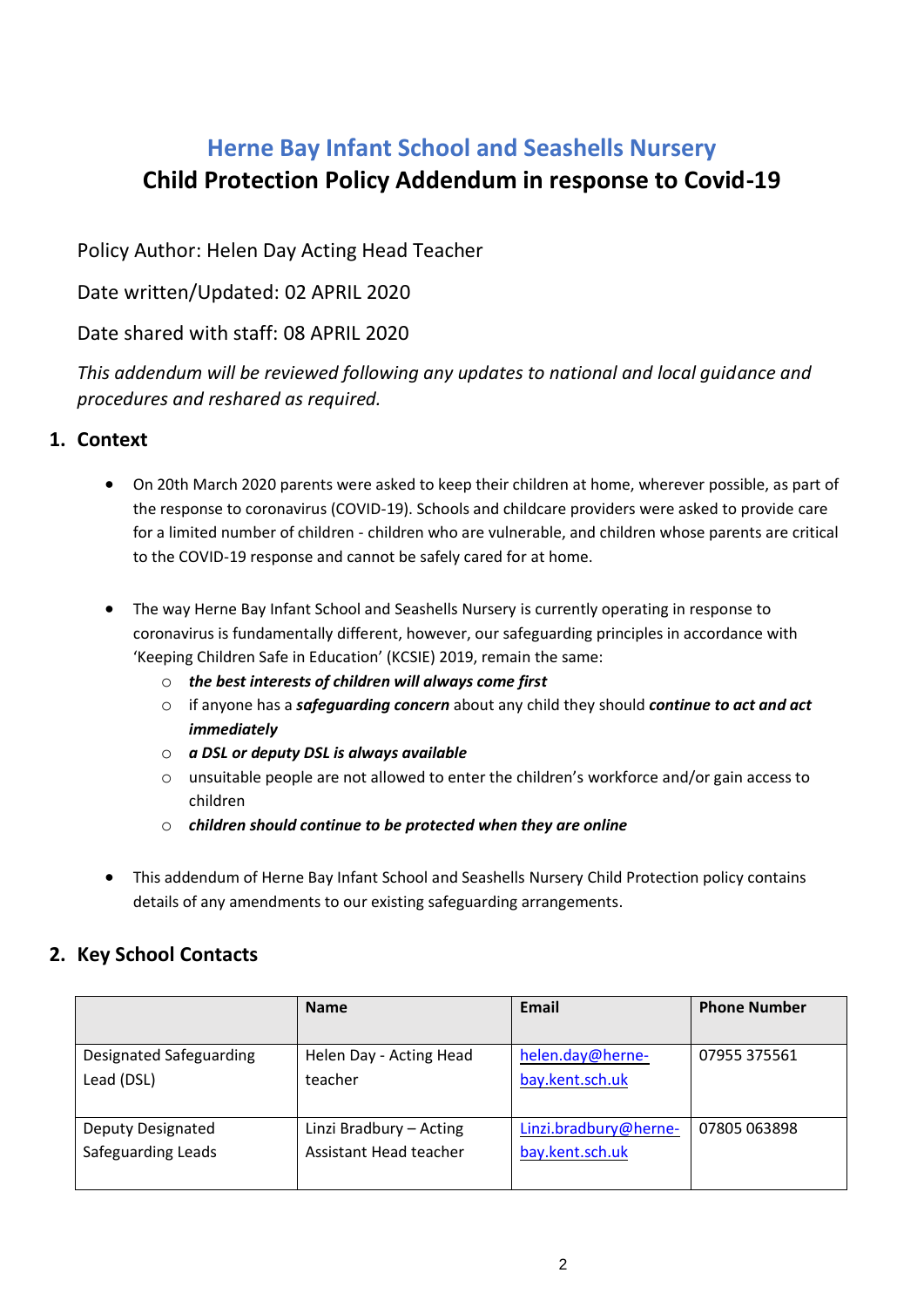| Deputy Designated            | Fiona Wood - SENCo | 8862263.SENC@herne- |  |
|------------------------------|--------------------|---------------------|--|
| Safeguarding Leads           |                    | bay.kent.sch.uk     |  |
|                              |                    |                     |  |
| Deputy Designated            | Dez Riddler        | dez.riddler@herne-  |  |
| Safeguarding Leads           |                    | bay.kent.sch.uk     |  |
|                              |                    |                     |  |
| Deputy Designated            | <b>Bonnie Amos</b> | Bonnie.amos@herne-  |  |
| Safeguarding Leads           |                    | bay.kent.sch.uk     |  |
|                              |                    |                     |  |
| <b>Chair of Governors</b>    | Kate Amos          | kate.amos@herne-    |  |
|                              |                    | bay.kent.sch.uk     |  |
|                              |                    |                     |  |
| <b>Safeguarding Governor</b> | Kate Amos          | kate.amos@herne-    |  |
|                              |                    | bay.kent.sch.uk     |  |
|                              |                    |                     |  |
| Family Liaison Officer       | Nikki Upton        | 8862263.flo@herne-  |  |
|                              |                    | bay.kent.sch.uk     |  |
|                              |                    |                     |  |

#### **3. Designated Safeguarding Leads (DSLs)**

- Herne Bay Infant School and Seashells Nursery *Designated Safeguarding Lead* is **Helen Day Acting Head teacher.**
- Herne Bay Infant School and Seashell Nursery *Deputy Designated Safeguarding Leads* are: **Linzi Bradbury – Acting Assistant head teacher; Fiona Wood – SENCo; Derek Riddler – SENCO**
- Ideally a DSL (or deputy) will be present on-site at all times, however if this is not possible, a named DSL will be available to be contacted via phone or online video - for example working from home.
	- o Should this not be possible then Herne Bay Infant School and Seashells Nursery will share a DSL or deputy from Herne Bay Junior School, who will be available to be contacted via phone on 01227 374608
- Where a trained DSL (or deputy) is not on site, in addition to the above, a senior leader **Helen Day** will assume responsibility for co-ordinating safeguarding on site.
	- o This will include updating safeguarding files and liaising with the offsite DSL (or deputy) and as required liaising with social workers where they require access to children in need and/or to carry out statutory assessments at the school/college.
- All staff and volunteers on-site will have access to a trained DSL (or deputy) and know on any given day who that person is, and how they can speak to them.
	- o Up to date details of the DSL/Deputy DSLs will be visible to staff and children.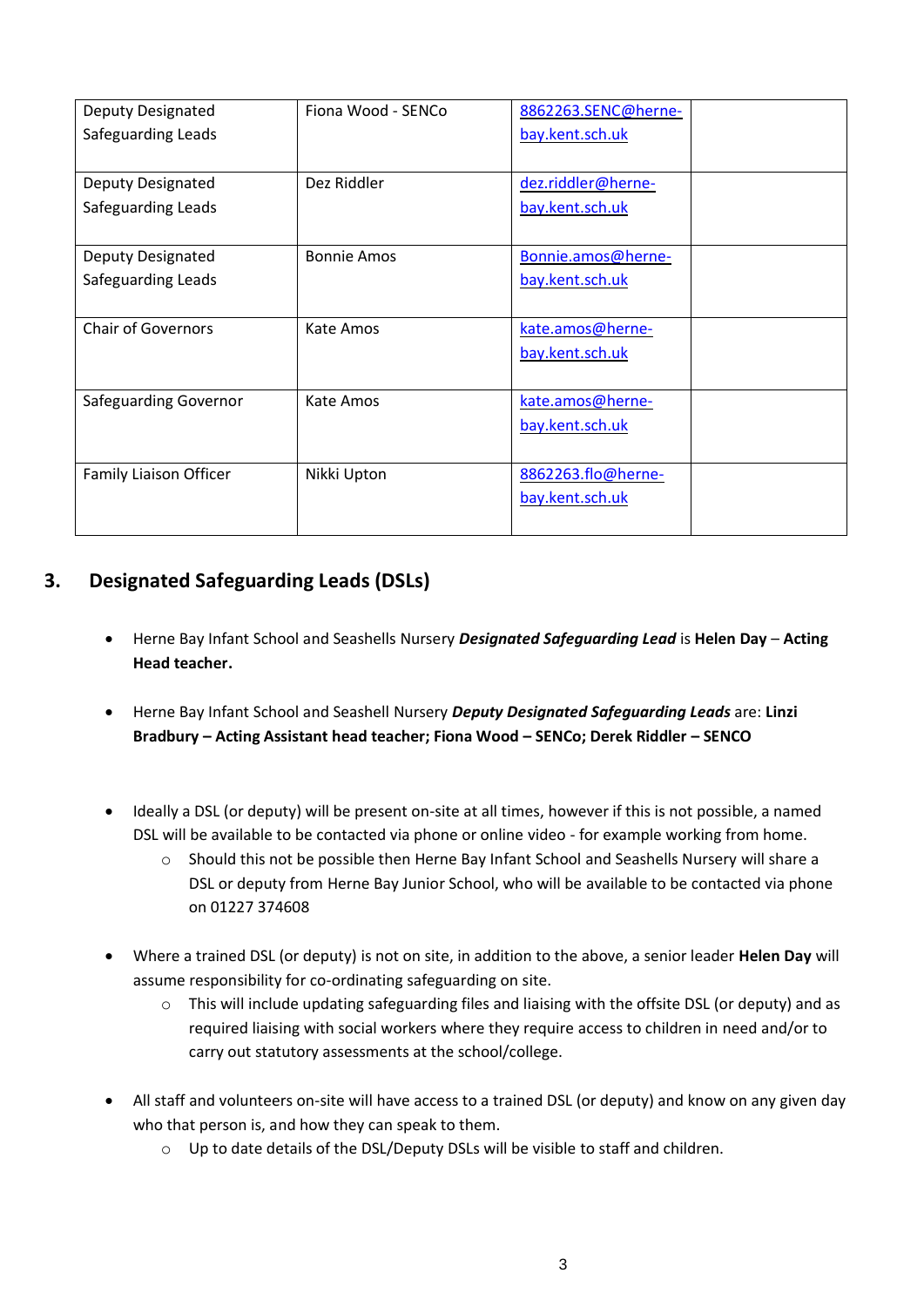• The DSL/Deputy DSL's will continue to engage with social workers, and attend all multi-agency meetings, which can be done remotely.

#### **4. Vulnerable children**

- Ensuring that vulnerable children remain protected is a top priority for Herne Bay Infant School and Seashells Nursery.
	- o Vulnerable children include those who have a social worker and those children and young people up to the age of 25 with education, health and care (EHC) plans. Please see DfE guidance for further information on [vulnerable children.](https://www.gov.uk/government/publications/coronavirus-covid-19-guidance-on-vulnerable-children-and-young-people/coronavirus-covid-19-guidance-on-vulnerable-children-and-young-people)
- There is an expectation that children with a social worker will attend a provision, unless in consultation with the child's social worker and family it is agreed this is not in the best interests of the child. Where parents are concerned about the risk of the child contracting COVID19, professionals will talk through these worries with the parent/carer following the advice set out by Public Health England.
- Children with an EHC plan will be risk-assessed in consultation with the Local Authority and parents and a decision will be made about whether they should continue to attend school.
- Herne Bay Infant School and Seashells Nursery has the flexibility to offer a place to other learners who may also be considered vulnerable by the school. Please contact Helen Day if you wish to discuss this further.
- If vulnerable children are not attending school, we will regularly keep in contact by telephone with them.
- Herne Bay Infant School and Seashells Nursery will continue to work with those professionals involved with children and share relevant information with them such as social workers, early help workers and virtual school heads (VSH). This is especially important during the COVID-19 period.
	- o This will include information about attendance and any welfare concerns.
	- o If there is a safeguarding concern, this will be shared with the relevant professional as soon as possible.
- Herne Bay Infant School and Seashells Nursery will encourage our vulnerable children and young people to attend a school, including remotely if needed.

#### **5. Attendance monitoring**

• Local authorities and education settings do not need to complete their usual day-today attendance processes to follow up on non-attendance.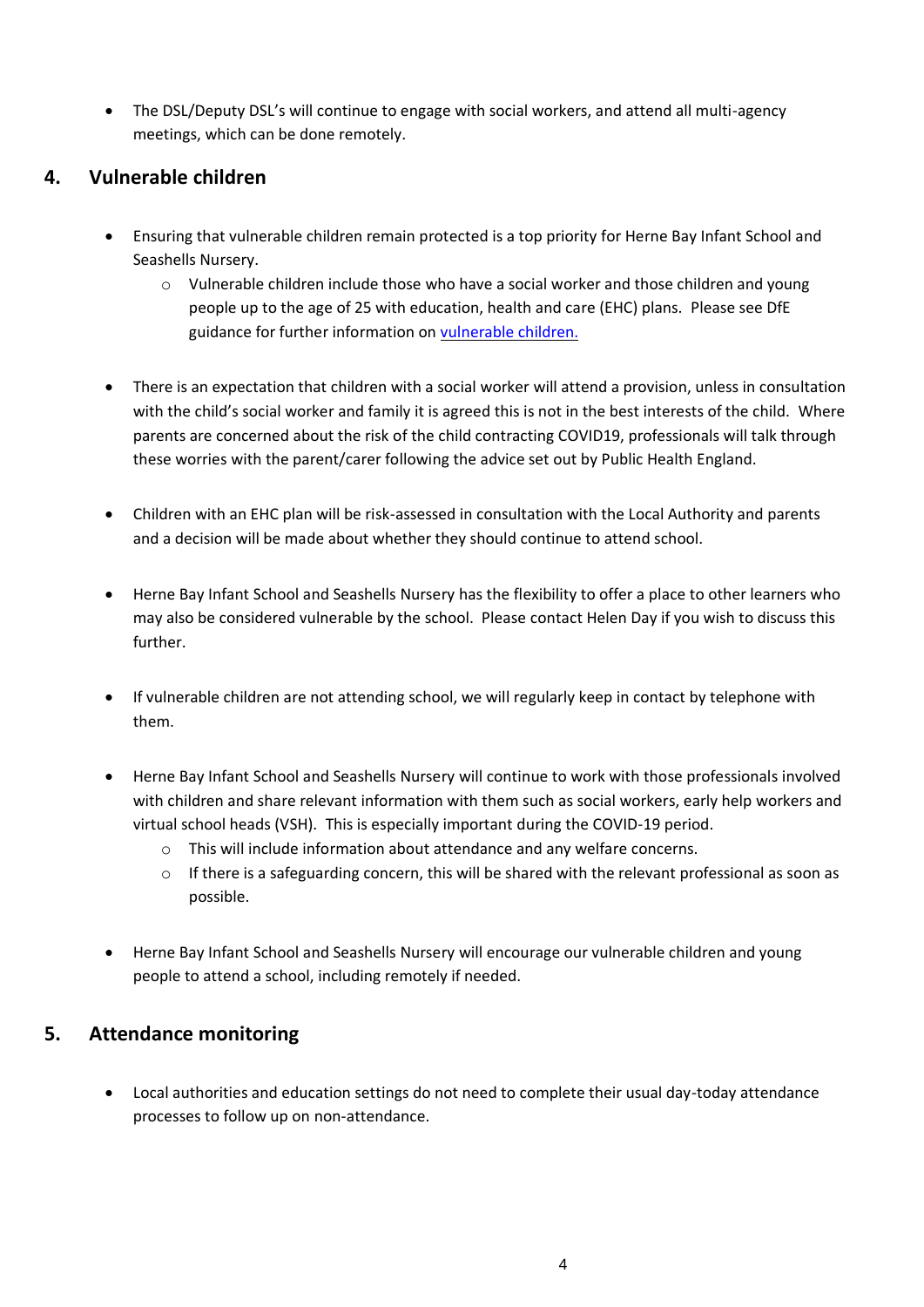- Herne Bay Infant School and Seashells Nursery and social workers will agree with families/carers whether children in need should attend and Herne Bay Infant School and Seashells Nursery will follow up with family/carers where a child/children are supposed to be attending but do not.
- In all circumstances where a vulnerable child/children does not take up their place, or discontinues, Herne Bay Infant School and Seashells Nursery will notify their social worker and follow up with the family/carer.
- Herne Bay Infant School and Seashells Nursery will also follow up with families/carers that have arranged a place for their child/children, namely keyworkers or children that are considered vulnerable but not open to any agencies and do not attend.
	- o Staff will continue to work with and support children' social workers to help protect vulnerable children.
- Herne Bay Infant School and Seashells Nursery will complete both the KCC and government daily [online attendance](file:///C:/Users/KandoA02/OneDrive%20-%20The%20Education%20People/Desktop/daily%20online%20attendance%20form.htm) form to keep a record of children of critical workers and vulnerable children who are attending school/college.

#### **6. Reporting concerns**

- All staff will continue to look out for any signs that indicate a child may be at risk, both on and off site, including online.
	- $\circ$  If a member of staff/volunteer has any safeguarding concerns about a child, this will be reported to the DSL as soon as possible.
	- o If **the concern is urgent**, the **member of staff/volunteer will speak to a DSL in person or via phone**/video call if they are not on site, **immediately.**
	- o In the event a member of staff or volunteer cannot make contact with a DSL, this will not delay them taking immediate action to safeguard a child.
	- o Concerns will be recorded using existing Herne Bay Infant School and Seashells Nursery safeguarding processes as outlined in our Child Protection Policy, namely using our electronic recording systems CPoMS.
- Learners are encouraged to report concerns via existing Herne Bay Infant School and Seashells Nursery systems, or to a trusted adult at home.
- Parents/carers are encouraged to report concerns via existing Herne Bay Infant School and Seashells Nursery systems.
- Where staff are concerned about an adult working with learners, they should report the concern to the headteacher.
	- $\circ$  If there are concerns about any member of staff or volunteer, the LADO service will be consulted with.
	- $\circ$  Concerns around the headteacher should be directed to the Chair of Governors.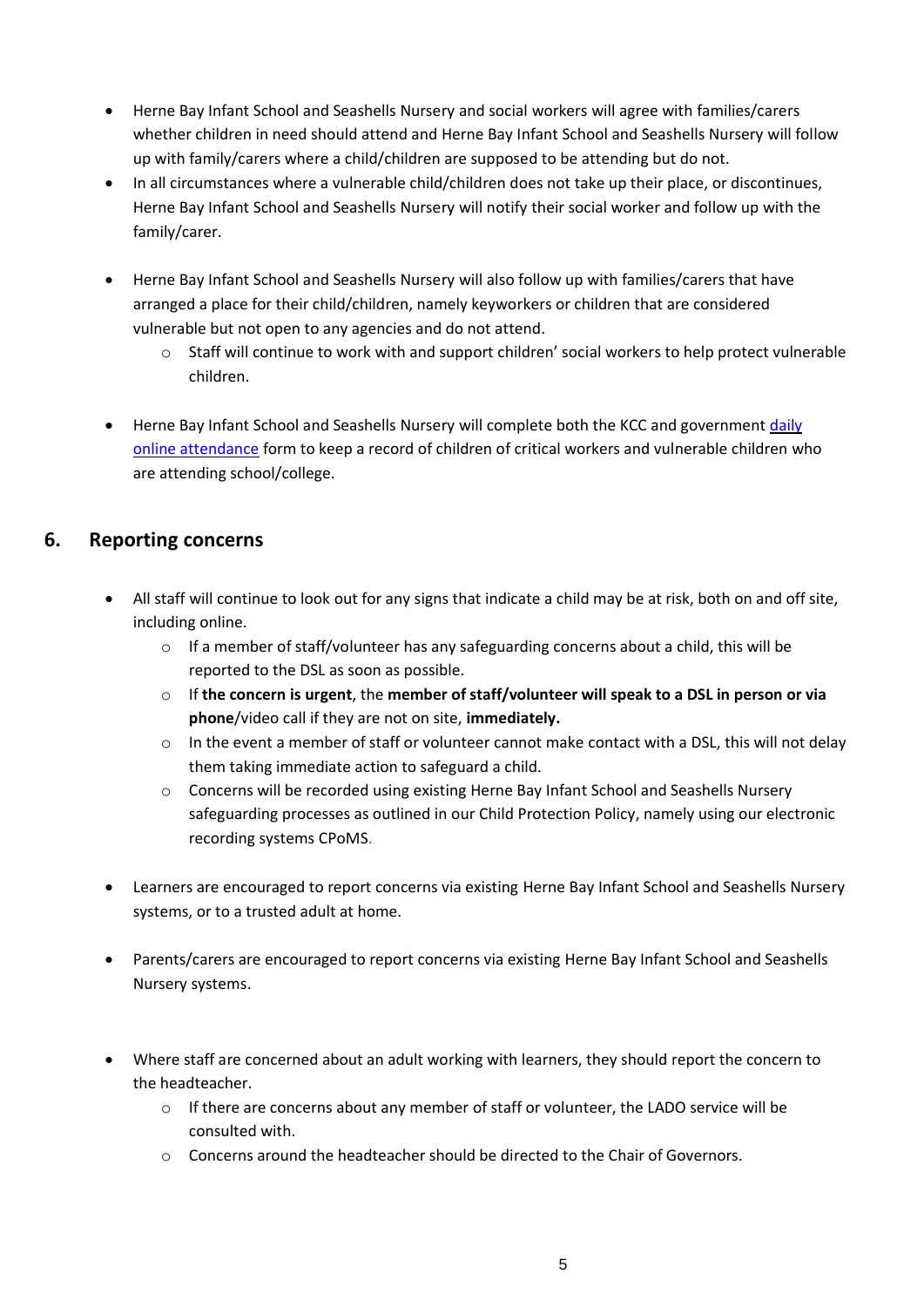#### **7. Safeguarding training and induction**

- DSL training is unlikely to take place whilst there remains a threat of the COVID 19 virus. For the period COVID-19 measures are in place, a DSL (or deputy) who has been trained will continue to be classed as a trained DSL (or deputy) even if they miss their refresher training.
	- o Formal DSL refresher training will be undertaken as soon as possible. DSLs will continue to keep their knowledge up to date through other means.
- All existing staff have read KCSIE 2019 Part 1 and accessed safeguarding training.
	- $\circ$  Staff will be made aware if any processes have changed with the sharing of this addendum and the DSL will communicate any changes to local processes directly.
- All new staff and volunteers will have an induction provided via the DSL and will be provided with a copy of the Herne Bay Infant School and Seashells Nursery Child Protection Policy and Covid-19 Addendum.
- Staff may move between Herne Bay Infant School and Seashells Nursery on a temporary basis and consideration given will be given by the DSL as to what induction they need on a case by case basis, dependent on existing skills and knowledge.

#### **8. Safer recruitment**

- It remains essential that people who are unsuitable are not allowed to enter the children's workforce or gain access to children.
- During Covid-19 if Herne Bay Infant School and Seashells Nursery recruit new staff we will continue to follow the relevant safer recruitment practices.
- If volunteers are recruited Herne Bay Infant School and Seashells Nursery will continue to follow the guidance in accordance with KCSIE 2019 and volunteers who have not had the relevant checks will not be left unsupervised with a child.
- If staff from other settings volunteer or begin working at Herne Bay Infant School and Seashells Nursery we will ensure they have a relevant DBS check following DfE guidance at this time. Herne Bay Infant School and Seashells Nursery will risk assess staff from other settings, as we would for a volunteer.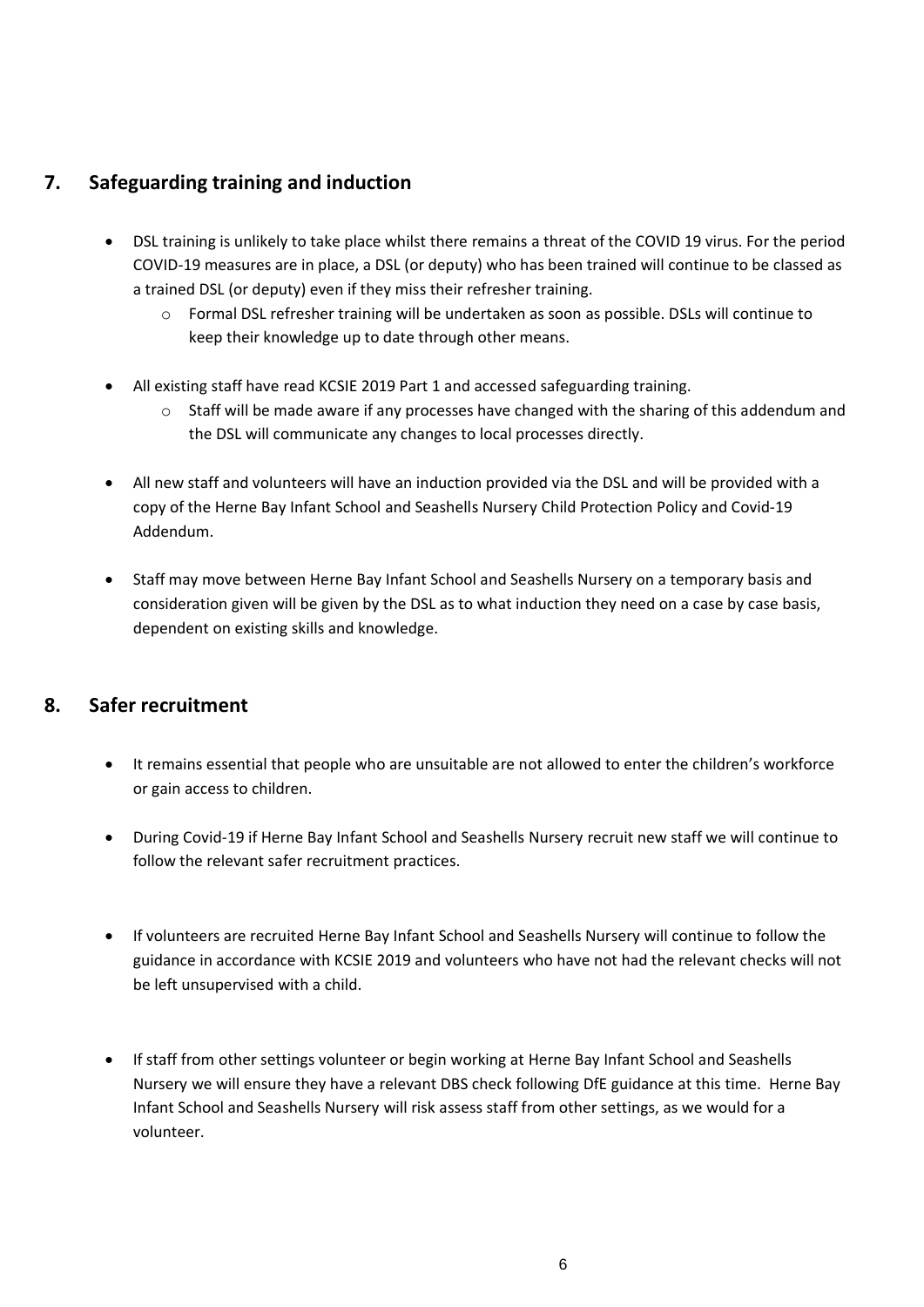- If staff are deployed from another education or children's workforce setting to our Herne Bay Infant School and Seashells Nursery**,** we will take into account the DfE supplementary guidance on safeguarding children during the COVID-19 pandemic and will accept portability as long as the current employer confirms in writing that:
	- o the individual has been subject to an enhanced DBS and children's barred list check
	- $\circ$  there are no known concerns about the individual's suitability to work with children
	- o there is no ongoing disciplinary investigation relating to that individual
- In response to COVID-19, the Disclosure and Barring Service (DBS) has made changes to its guidance on standard and enhanced DBS ID checking to minimise the need for face-to-face contact.
- Herne Bay Infant School and Seashells Nursery will continue to refer to the DBS anyone who has harmed or poses a risk of harm to a child in accordance with KCSIE 2019.
- Herne Bay Infant School and Seashells Nursery will continue to consider and make referrals to the Teaching Regulation Agency (TRA) where appropriate. During the period Covid-19 all referrals will be made by emailing [Misconduct.teacher@education.gov.uk.](mailto:Misconduct.teacher@education.gov.uk)
- Herne Bay Infant School and Seashells Nursery will continue to update the single central record and will log details of any risk assessment carried out on volunteers and staff on loan from elsewhere.

#### **9. Supporting children in school**

- Herne Bay Infant School and Seashells Nursery is committed to ensuring the safety and wellbeing of all its learners.
- Herne Bay Infant School and Seashells Nursery will be a safe space for all children to attend and flourish. A senior member of staff will ensure that there are appropriate staff on site and that staff to learner ratios have been considered to maximise the safety of children.
- Herne Bay Infant School and Seashells Nursery will follow the current government guidance in relation to social distancing and all matters relating to public health from the respective websites and outlets.
- Herne Bay Infant School and Seashells Nursery will ensure that all children who are either categorised as vulnerable or children of critical workers and are in attendance are appropriately supported.
- Herne Bay Infant School and Seashells Nursery will continue to record any support provided to children in relation to safeguarding issues on their respective safeguarding recording system.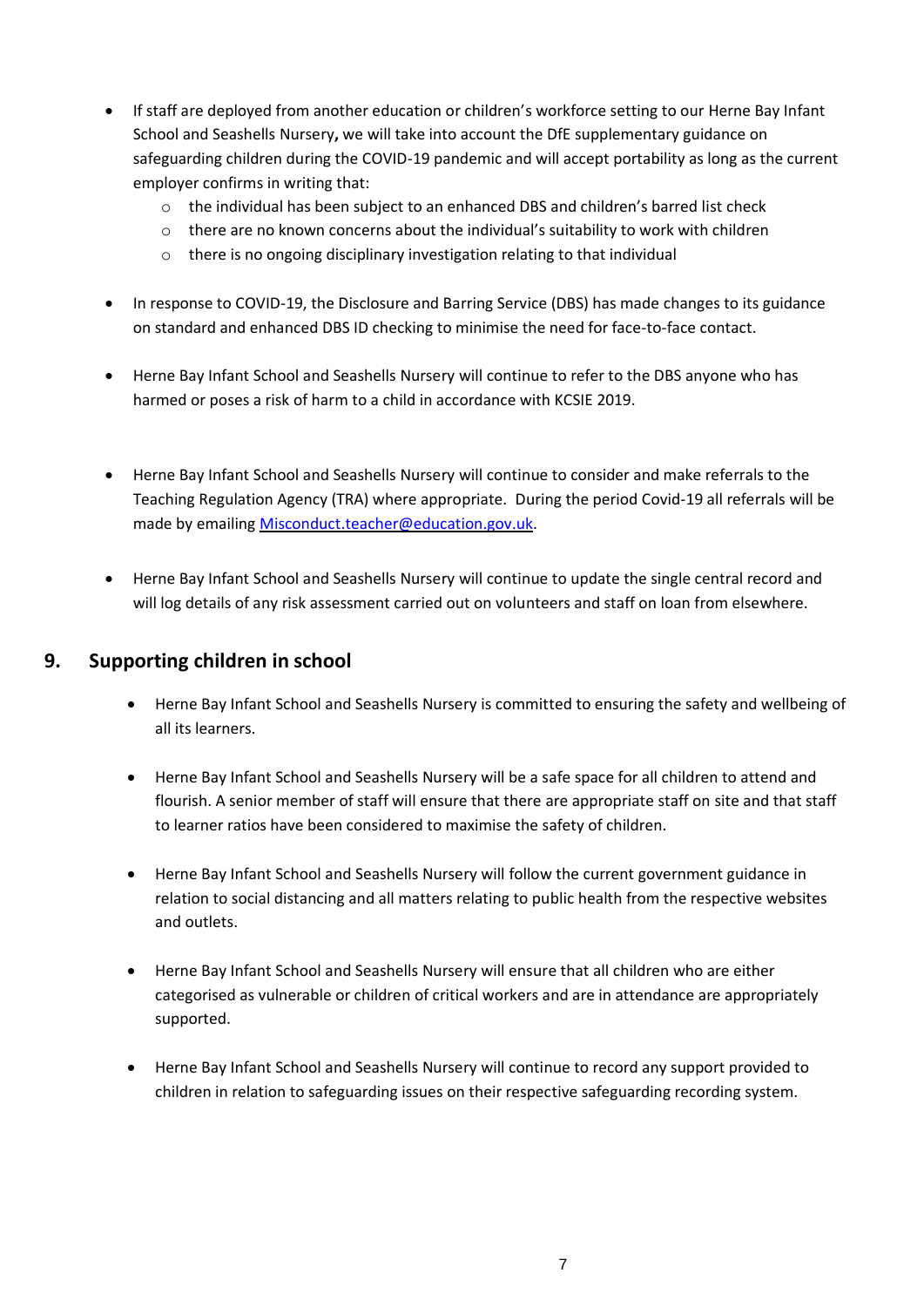#### **Peer on Peer Abuse**

- Herne Bay Infant School and Seashells Nursery continues to recognise and respond to cases of Peer on Peer abuse by considering each incident on a case by case basis and basing any intervention on usual processes outlined within KCSIE 19.
- Herne Bay Infant School and Seashells Nursery recognises that the current circumstances and the changeable nature of current Government guidance may mean that Herne Bay Infant School and Seashells Nursery may need to adapt elements of the process in some cases to ensure that they are able to respond in line with Government advice when required.
- The DSL will continue to consult as appropriate with multi-agency professionals to ensure that children's safety and wellbeing is not compromised when incidents of peer on peer abuse are brought to their attention.

#### **Online safety**

- Herne Bay Infant School and Seashells Nursery expectations with regards online behaviour and education when using Herne Bay Infant School and Seashells Nursery provided devices or internet access on site will continue to be implemented in line with existing polices. Any concerns regarding onsite online behaviour or use will be responded to in line with existing policies.
- Herne Bay Infant School and Seashells Nursery will continue to provide a safe online learning environment where learners use Herne Bay Infant School and Seashells Nursery provided devices on site; appropriate filtering and monitoring will continue to be implemented.
	- o Learners internet use will be supervised by staff according to their age and ability and learners will be directed to use appropriate online resources and tools.
- Use of staff and learner personal devices, including mobile phones, will be managed in line with our existing mobile technology policy.

#### **10. Supporting children not in school**

- Herne Bay Infant School and Seashells Nursery will continue to ensure the safety and wellbeing of all children and young people that remain on the Herne Bay Infant School and Seashells Nursery roll.
- All DSLs will continue to identify those vulnerable children that would benefit from Early Help as identified in KCSIE 2019, provide pastoral support and consider whether they would benefit from external support also.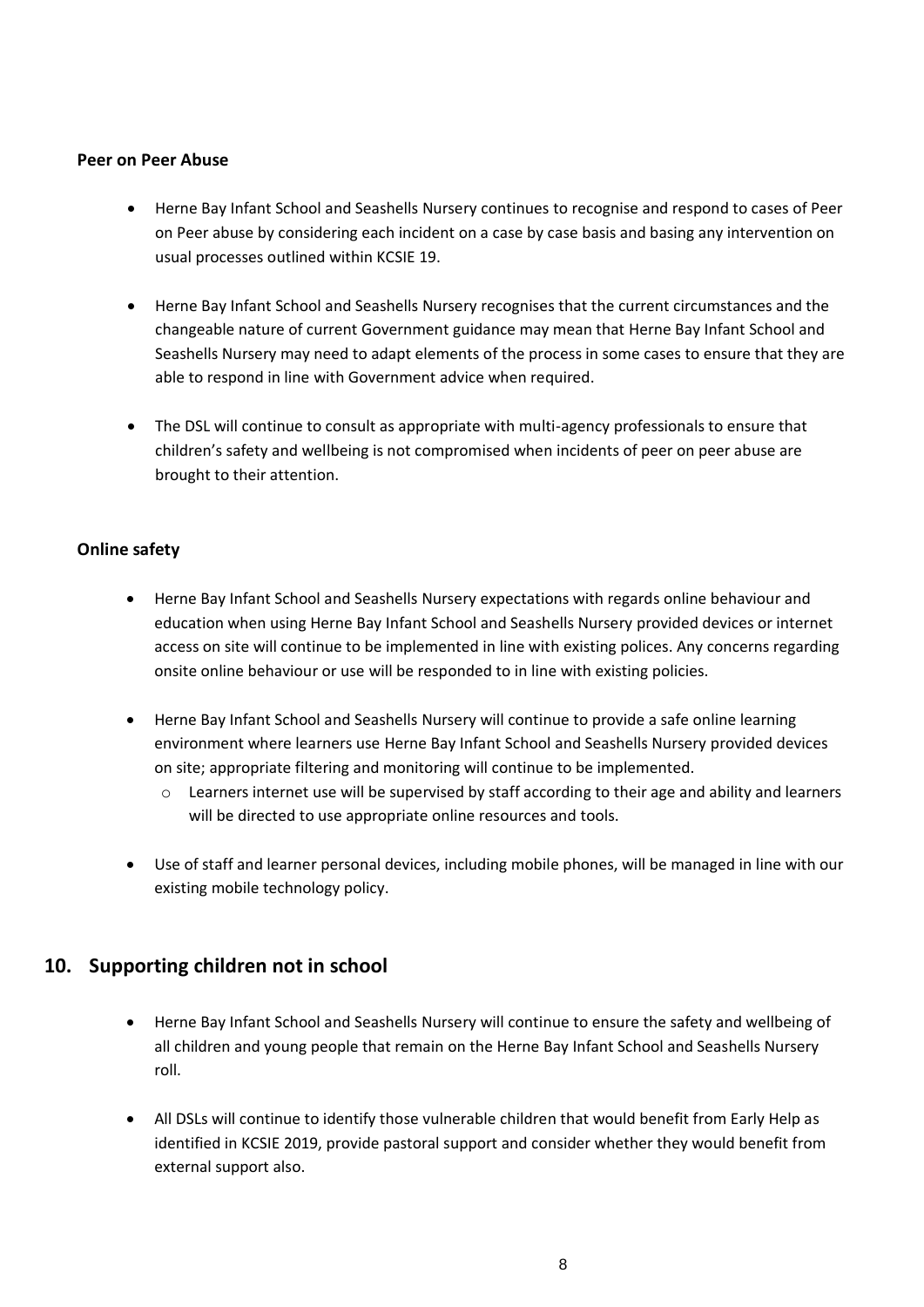- There will be clear plans around how best to communicate with learners who are identified as vulnerable, as well as those about whom DSLs have concerns about who do not receive a statutory service.
	- $\circ$  This could include telephone contact and/or doorstep visits but is at the discretion of the DSL.
- Herne Bay Infant School and Seashells Nursery and the DSL will work closely with all relevant agencies and professionals regarding safeguarding a child who is not on site.
	- o Any plans will be reviewed regularly and if concerns become significant, the DSL will consider any requests for support if considered appropriate.
- Herne Bay Infant School and Seashells Nursery recognises that this is a difficult time for children and young people who consider Herne Bay Infant School and Seashells Nursery as a safe place and the current situation may impact on learners', staff and parent/carers mental health.
- Herne Bay Infant School and Seashells Nursery will utilise its website and social media presence to ensure that safeguarding messages are shared with children and their families. This will include links to appropriate services and resources that are aimed at supporting them throughout this period.

#### **Online safety away from Herne Bay Infant School and Seashells Nursery**

- All staff will continue to look out for any signs that indicate a child may be at risk online and will report and respond to concerns in line with the Child Protection Policy addendum.
	- o Where necessary, referrals will be made to LADO, children's social care and as required, the police.
- Learners are encouraged to report concerns to a member of staff or a trusted adult at home. Where this is not possible, additional support can be accessed online via:
	- Childline: [www.childline.org.uk](http://www.childline.org.uk/)
	- UK Safer Internet Centre's 'Report Harmful Content': [https://reportharmfulcontent.com](https://reportharmfulcontent.com/)
	- National Crime Agency Child Exploitation and Online Protection Command (NCA-CEOP): [www.ceop.police.uk/safety-centre](https://www.ceop.police.uk/safety-centre/)
- Parents/carers are encouraged to ensure children are appropriately supervised online and that appropriate parent controls are implemented.
- All communication with learners and parents/carers will take place using Herne Bay Infant School and Seashells Nursery provided or approved communication channels; for example, Herne Bay Infant School and Seashells Nursery **p**rovided email accounts and KLZ.
	- Any pre-existing relationships or situations which mean this cannot be complied with will be discussed with the DSL.
- Herne Bay Infant School and Seashells Nursery will ensure any use of online learning tools and systems is in line with privacy and data protection/GDPR requirements.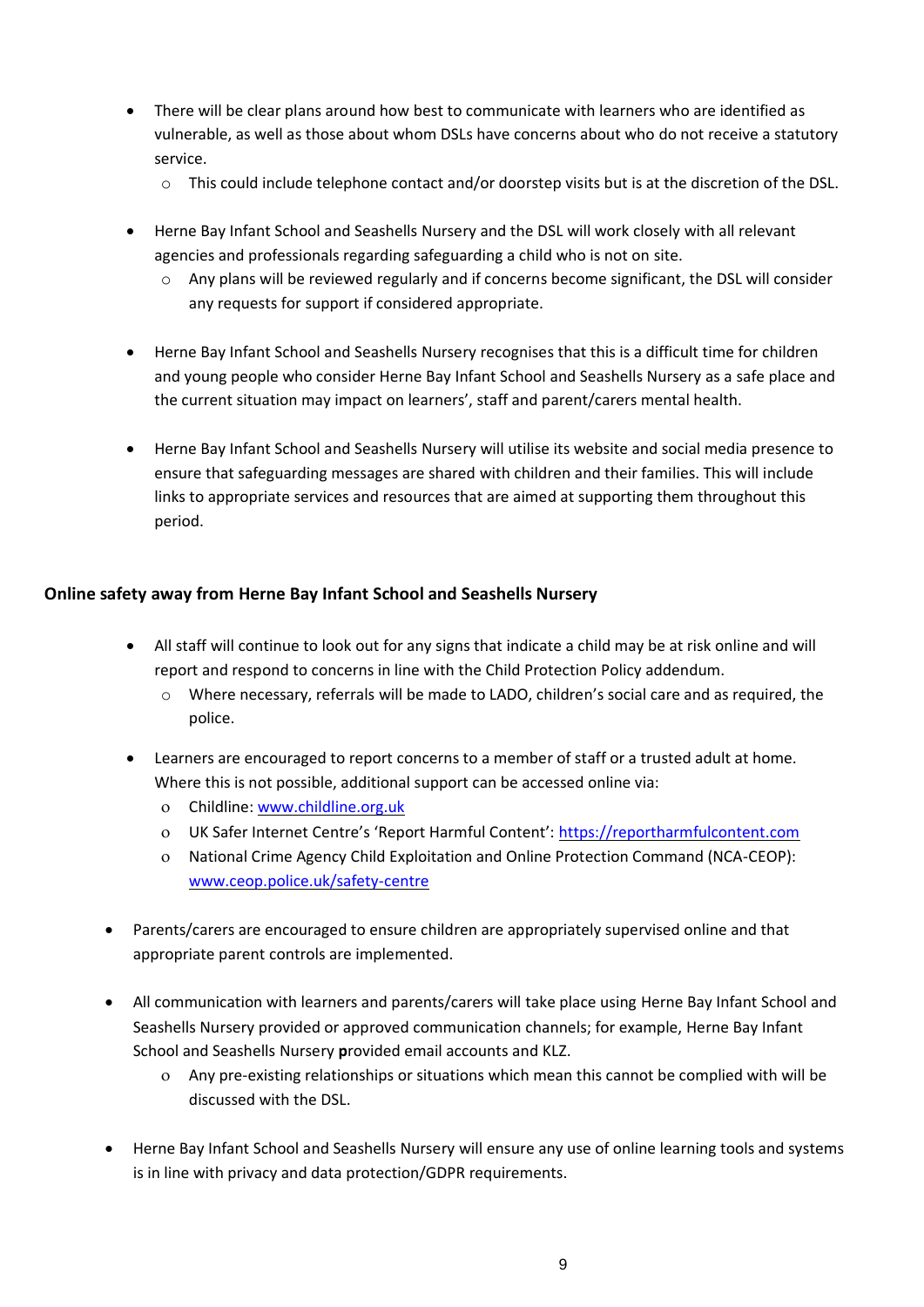- Staff and learners will engage with remote teaching and learning in line with existing behaviour principles as set out in our School behaviour Policy and Staff Code of Conduct.
- When delivering remote learning, staff will:
	- Only use online tools that have been evaluated and agreed by leadership.
	- Ensure remote learning activities are planned in accordance with our curriculum policies, taking learner needs and technology access into account.
	- Where possible, pre-record content.
- If remote learning is taking place 'live' using webcams or chat facilities, staff and learners will ensure a professional environment is maintained. This means:
	- o Staff will record the length, time, date and attendance of any online lessons/contact held or made.
	- Live sessions will involve at least two members of staff where possible.
		- Sessions will not be delivered in any 1:1 situation, unless pre-approval has been given by the DSL and/or Headteacher and the session is auditable.
	- Staff will record any online lessons so they can be audited or accessed later if required; learners and staff should be made aware that lessons are being recorded.
	- o Staff will agree online behaviour expectations with learners at the start of lessons.
		- Staff will revisit our acceptable use of technology policy with learners as necessary.
	- All participants will wear suitable dress, use professional language, and ensure backgrounds of videos (live or pre-recorded) are neutral and appropriate.
		- Staff and learners should ensure personal information and/or, inappropriate or unsuitable personal items are not visible.
		- Where possible, other household members should not be in the background or shot; if this unavoidable, they should follow appropriate language and behaviour expectations.
		- If Live streaming, staff will mute and/or disable learners' videos and microphones, as required.

#### **11. Additional support and links**

- As well as through existing Herne Bay Infant School and Seashells Nursery mechanisms, learners, staff and parents/carers can access age appropriate and practical support and advice via a range of national and local services:
	- Childline[: www.childline.org.uk](https://www.childline.org.uk/)
	- Kent Resilience Hub[: https://kentresiliencehub.org.uk](https://kentresiliencehub.org.uk/)
	- NSPCC[: https://learning.nspcc.org.uk/safeguarding-child-protection/how-to-have-difficult](https://learning.nspcc.org.uk/safeguarding-child-protection/how-to-have-difficult-conversations-with-children/)[conversations-with-children/](https://learning.nspcc.org.uk/safeguarding-child-protection/how-to-have-difficult-conversations-with-children/)

#### **DfE Guidance**

• Closure of educational settings: information for parents and carers: [www.gov.uk/government/publications/closure-of-educational-settings-information-for-parents-and](https://www.gov.uk/government/publications/closure-of-educational-settings-information-for-parents-and-carers/closure-of-educational-settings-information-for-parents-and-carers)[carers/closure-of-educational-settings-information-for-parents-and-carers](https://www.gov.uk/government/publications/closure-of-educational-settings-information-for-parents-and-carers/closure-of-educational-settings-information-for-parents-and-carers)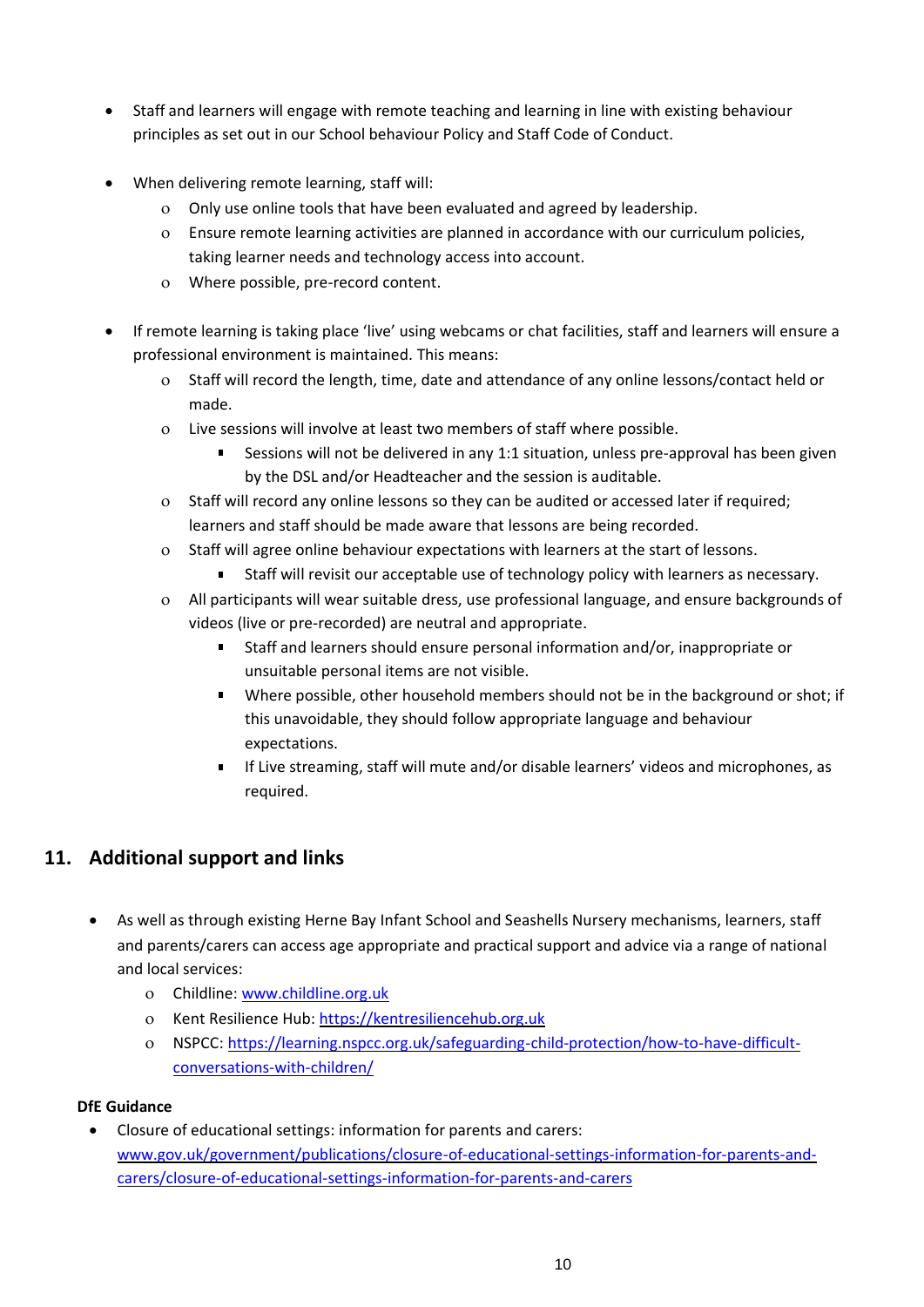- Vulnerable Children Guidance: [www.gov.uk/government/publications/coronavirus-covid-19-guidance](https://www.gov.uk/government/publications/coronavirus-covid-19-guidance-on-vulnerable-children-and-young-people/coronavirus-covid-19-guidance-on-vulnerable-children-and-young-people)[on-vulnerable-children-and-young-people/coronavirus-covid-19-guidance-on-vulnerable-children-and](https://www.gov.uk/government/publications/coronavirus-covid-19-guidance-on-vulnerable-children-and-young-people/coronavirus-covid-19-guidance-on-vulnerable-children-and-young-people)[young-people](https://www.gov.uk/government/publications/coronavirus-covid-19-guidance-on-vulnerable-children-and-young-people/coronavirus-covid-19-guidance-on-vulnerable-children-and-young-people)
- COVID-19: guidance for educational settings: [www.gov.uk/government/publications/guidance-to](http://www.gov.uk/government/publications/guidance-to-educational-settings-about-covid-19)[educational-settings-about-covid-19](http://www.gov.uk/government/publications/guidance-to-educational-settings-about-covid-19)
- Coronavirus (COVID-19): safeguarding in schools, colleges and other providers: [www.gov.uk/government/publications/covid-19-safeguarding-in-schools-colleges-and-other-providers](http://www.gov.uk/government/publications/covid-19-safeguarding-in-schools-colleges-and-other-providers)
- Coronavirus (COVID-19): attendance recording for educational settings: [www.gov.uk/government/publications/coronavirus-covid-19-attendance-recording-for-educational](http://www.gov.uk/government/publications/coronavirus-covid-19-attendance-recording-for-educational-settings)[settings](http://www.gov.uk/government/publications/coronavirus-covid-19-attendance-recording-for-educational-settings)

#### **Specific Links relating to Coronavirus for Learners and Parents/Carers**

- Kent County Council: [www.kent.gov.uk/social-care-and-health/health/coronavirus](http://www.kent.gov.uk/social-care-and-health/health/coronavirus)
- Childline: [www.childline.org.uk/info-advice/your-feelings/anxiety-stress-panic/worries-about-the](http://www.childline.org.uk/info-advice/your-feelings/anxiety-stress-panic/worries-about-the-world/coronavirus/)[world/coronavirus/](http://www.childline.org.uk/info-advice/your-feelings/anxiety-stress-panic/worries-about-the-world/coronavirus/)
- Mind: [www.mind.org.uk/information-support/coronavirus/coronavirus-and-your-wellbeing/](http://www.mind.org.uk/information-support/coronavirus/coronavirus-and-your-wellbeing/)
- Young Minds:<https://youngminds.org.uk/blog/talking-to-your-child-about-coronavirus/>
- Kent Children's University: Home Resources Learning Packs: [www.theeducationpeople.org/blog/kent](http://www.theeducationpeople.org/blog/kent-childrens-university-home-learning-resources-pack-is-live/)[childrens-university-home-learning-resources-pack-is-live/](http://www.theeducationpeople.org/blog/kent-childrens-university-home-learning-resources-pack-is-live/)
- Children's Commissioner:
	- Children's guide to coronavirus: [www.childrenscommissioner.gov.uk/publication/childrens](http://www.childrenscommissioner.gov.uk/publication/childrens-guide-to-coronavirus/)[guide-to-coronavirus/](http://www.childrenscommissioner.gov.uk/publication/childrens-guide-to-coronavirus/)
	- Resources for parents during coronavirus: [www.childrenscommissioner.gov.uk/coronavirus/resources/](http://www.childrenscommissioner.gov.uk/coronavirus/resources/)
- Sport England: [www.sportengland.org/stayinworkout](http://www.sportengland.org/stayinworkout)
- Place2be:
	- [www.place2be.org.uk/about-us/news-and-blogs/2020/march/coronavirus-supporting](http://www.place2be.org.uk/about-us/news-and-blogs/2020/march/coronavirus-supporting-children-who-may-be-especially-vulnerable/)[children-who-may-be-especially-vulnerable/](http://www.place2be.org.uk/about-us/news-and-blogs/2020/march/coronavirus-supporting-children-who-may-be-especially-vulnerable/)
	- [www.place2be.org.uk/about-us/news-and-blogs/2020/march/coronavirus](http://www.place2be.org.uk/about-us/news-and-blogs/2020/march/coronavirus-information-for-children/)[information-for-children/](http://www.place2be.org.uk/about-us/news-and-blogs/2020/march/coronavirus-information-for-children/)

#### **Online Safety**

- NCA-CEOP[: www.thinkuknow.co.uk/](https://www.thinkuknow.co.uk/)
- Internet Matters[: www.internetmatters.org/](https://www.internetmatters.org/)
- Childnet: www.childnet.com/blog/keeping-children-happy-and-safe-online-during-covid-19
- UK Safer Internet Centre[: www.saferinternet.org.uk/blog/working-remotely-advice-professionals](https://www.saferinternet.org.uk/blog/working-remotely-advice-professionals-parents-posh-rhc)[parents-posh-rhc](https://www.saferinternet.org.uk/blog/working-remotely-advice-professionals-parents-posh-rhc)
- NSPCC[: www.nspcc.org.uk/keeping-children-safe/online-safety/](http://www.nspcc.org.uk/keeping-children-safe/online-safety/)
- Parent Info[: https://parentinfo.org/](https://parentinfo.org/)
- BBC Own it[: www.bbc.com/ownit](https://www.bbc.com/ownit)

#### **Domestic Abuse**

- Domestic Abuse Services: [www.domesticabuseservices.org](http://www.domesticabuseservices.org/)
- Victim Support: 0808 16 89 111 [www.victimsupport.org.uk/help-and-support/get-help/supportline](http://www.victimsupport.org.uk/help-and-support/get-help/supportline)